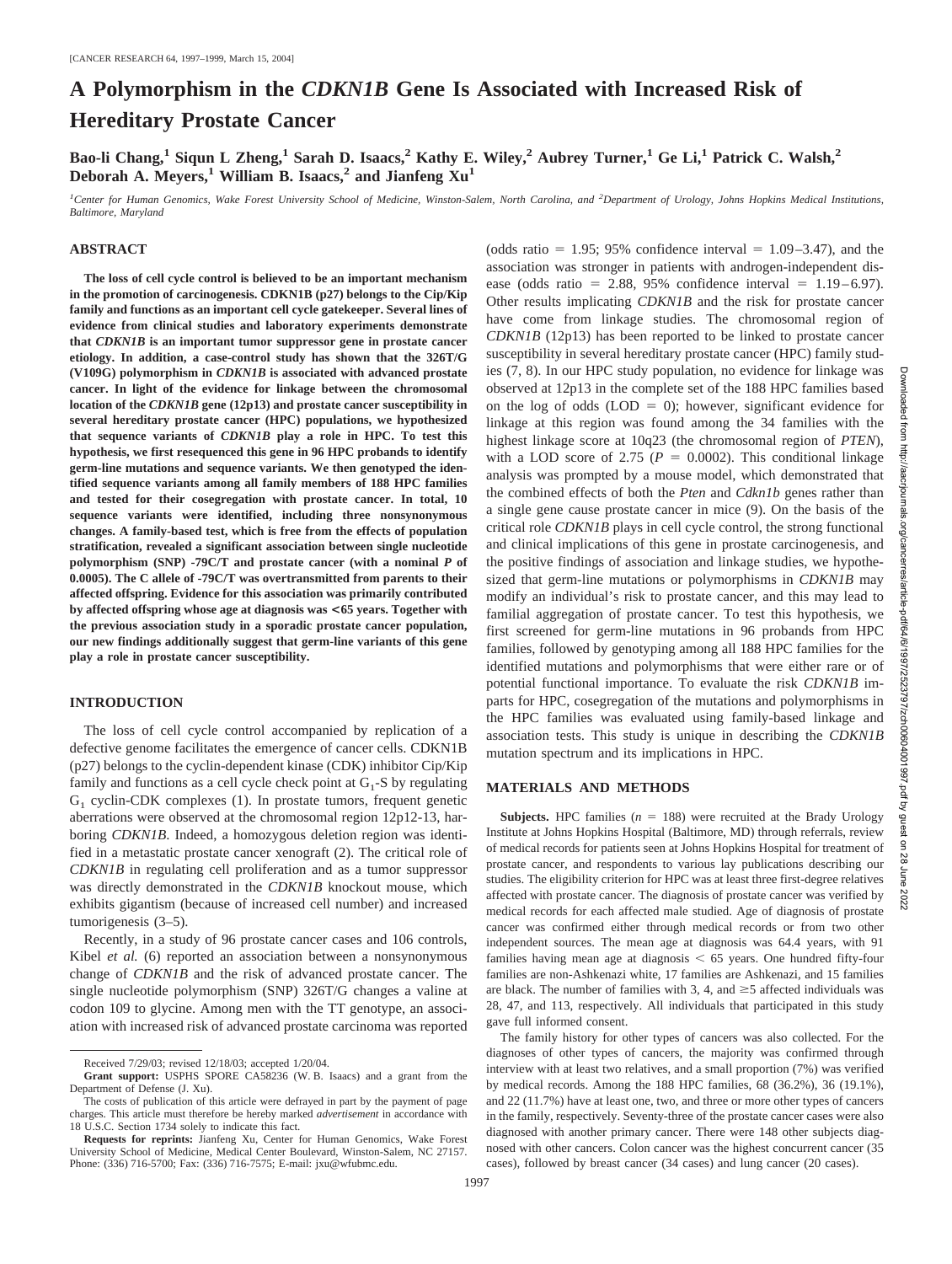**Sequencing and Genotyping Methods.** The PCR products of all three exons, exon-intron junctions, and  $\sim$ 800-bp promoter region of CDKN1B were directly sequenced in 96 HPC probands. The primers used for PCR and the components and cycling conditions for PCR are available upon request. All PCR products were purified using the QuickStep PCR purification Kit (Edge BioSystems, Gaithersburg, MD) to remove deoxynucleoside triphosphates and excess primers. All sequencing reactions were performed using dye-terminator chemistry (BigDye; ABI, Foster City, CA), and separated in an ABI 3700 DNA Analyzer. SNPs were identified using Sequencher software version 4.0.5 (Gene Codes Corporation).

SNPs were genotyped using the MassARRAY system (Sequenom, Inc., San Diego, CA). All reaction components and conditions were performed according to the manufacture's instruction (Sequenom, Inc.) and are available upon request.

**Statistical Methods.** Hardy-Weinberg equilibrium tests and pairwise linkage disequilibrium tests for all possible pairs of the variants were performed using the Fisher probability test statistic, as described by Weir (10). For each test, 10,000 permutations were performed, and the test statistic of each replicate was calculated. Empirical *P*s for each test were estimated as the proportion of replicates that are as probable as or less probable than the observed data, as implemented in the software package Genetic Data Analysis.

Family-based association tests were performed for the SNPs genotyped in the 188 HPC families, using the family-based association test software package (11). Family-based association test uses data from nuclear families, sibships, or a combination of the two to test for linkage and linkage disequilibrium (association) between traits and genotypes. The test for linkage is valid when multiple affected members/pedigree are used, and the power to detect linkage is increased if there is an association. The test for association is valid if one affected member/pedigree is used (the genotypes of all of the affected members can be included) or if the empirical variance is used to account for correlation between transmissions in families when linkage is present.

### **RESULTS AND DISCUSSION**

A total of ten sequence variants were identified when we screened *CDKN1B* for germ-line mutations in the  $\sim 800$  bp promoter region, all three exons, and the exon-intron junctions among 96 HPC probands (Table 1). Among these variants, three are in the promoter region, one is in the 5'-untranslated region, four are in the coding region of exon 1, one is in intron 2, and one is in the 3'-untranslated region. Three of the four SNPs in the coding sequence cause amino acid changes: SNP 258G/C changes a glutamic acid at codon 86 to aspartic acid (E86D); SNP 326T/G changes a valine at codon 109 to glycine (V109G); and SNP 356T/C changes an isoleucine at codon 119 to threonine (I119T). The two nonsynonymous changes 258G/C (E86D) and 356T/C (I119T) are rare, and each occurred only once among the probands. The nonsynonymous change 326T/G (V109G) is frequent and has been reported to be associated with increased sporadic prostate cancer risk (6). Interestingly, only 4 of these 10 SNPs were previously reported in the public database.

To preliminarily evaluate the functional impact of these identified

Table 2 *Family based association test for CDKN1B sequence variants among 188 hereditary prostate cancer families*

| $SNPs^a$        | No. of<br>informative<br>families | $x^2$<br>$(df = 1)$ | D      |
|-----------------|-----------------------------------|---------------------|--------|
| $p27_A(-1220)C$ | 32                                | 0.000               | 0.998  |
| $p27$ (-79)C/T  | 80                                | 11.971              | 0.0005 |
| p27 T326G       | 70                                | 0.482               | 0.487  |
| p27_G2460C      | 78                                | 0.098               | 0.754  |
| p27 A4149C      | 79                                | 0.572               | 0.449  |

*<sup>a</sup>* Single nucleotide polymorphisms.

SNPs, we performed bioinformatic analyses using various computational methods. In a search of the TRANSFAC database, SNPs -1220T/G, -987C/T, and -838C/A were found to lie in potential binding sites for transcription factors Pbx-1a, SP1, and E2F, respectively. The SNP -79C/T was found to eliminate one CpG site in a CpG island. All three nonsynonymous changes were found to be located in the cyclin dependent kinase inhibitor (CDI) domain (pfam02234), which is the CDK-CDKN interaction motif. In addition, missense changes V109G and I119T might alter the interaction between *CDKN1B* and its negative regulator p38<sup>jab1</sup> because they are located in the interaction surface that spans amino acid residues 97 to 151 (6, 12). When the exonic SNPs were evaluated for changes in exonic splice enhancer elements, SNPs -79C/T and 258G/C were found to be in these potentially important areas.

To assess whether the identified nonsynonymous changes and other sequence variants are associated with prostate cancer risk, we genotyped 9 of these 10 variants among all 188 HPC families. The SNP -987C/T was excluded because a reliable assay could not be developed. Hardy-Weinberg equilibrium and pairwise linkage disequilibrium tests were performed among unrelated probands of non-Ashkenazi whites. Eight of the 9 remaining SNPs were in Hardy-Weinberg equilibrium ( $P > 0.05$ ). The SNP -838C/A significantly deviated from Hardy-Weinberg equilibrium  $(P < 0.005)$  and therefore was dropped from additional analysis. The family-based association test was used to test whether the sequence variants in *CDKN1B* are associated with prostate cancer risk. Three SNPs were rare (114C/T, 258G/C, and 356T/C) and were uninformative for this analysis. Among the five remaining SNPs, -79C/T in the 5'-untranslated region was significantly associated with prostate cancer, and the C allele was found to be overtransmitted from parents to affected offspring (nominal  $P = 0.0005$ ; Table 2). Eighty HPC families were informative for the test of this SNP. We further explored this result by performing a stratified analysis based on age of diagnosis. Interestingly, the association was primarily observed among affected offspring with age at diagnosis  $\leq 65$  years ( $P = 0.0015$ ). There was no significant association among affected offspring with age at diagnosis  $\geq 65$  years  $(P = 0.34)$ . It is worth noting that age of diagnosis is a crude indicator

Table 1 *Sequence variants identified in CDKN1B among 96 Caucasian hereditary prostate cancer probands*

| $SNP^a$     | Location               | Variant | Amino<br>acid<br>change | Variant<br>frequency | SNP identity |
|-------------|------------------------|---------|-------------------------|----------------------|--------------|
| $T(-1220)G$ | Promoter               | G       |                         | 0.08                 |              |
| $C(-987)T$  | Promoter               |         |                         | 0.04                 |              |
| $C(-838)A$  | Promoter               | A       |                         | 0.49                 |              |
| $-79C/T$    | 5'-untranslated region | m       |                         | 0.27                 | rs34330      |
| C(114)T     | Exon1                  |         |                         | 0.006                |              |
| G(258)C     | Exon1                  |         | E86D                    | 0.006                |              |
| T(326)G     | Exon1                  | G       | V109G                   | 0.19                 | rs2066827    |
| T(356)C     | Exon1                  |         | I119T                   | 0.006                |              |
| C(2460)G    | Intron2                | G       |                         | 0.37                 | rs34329      |
| A(4149)C    | 3'-untranslated region |         |                         | 0.48                 | rs7330       |

<sup>*a*</sup> The positions of single nucleotide polymorphisms (SNPs) are corresponding to the translation start site ATG (+1), which is based on the reference sequences NT009714 and NM\_004064.